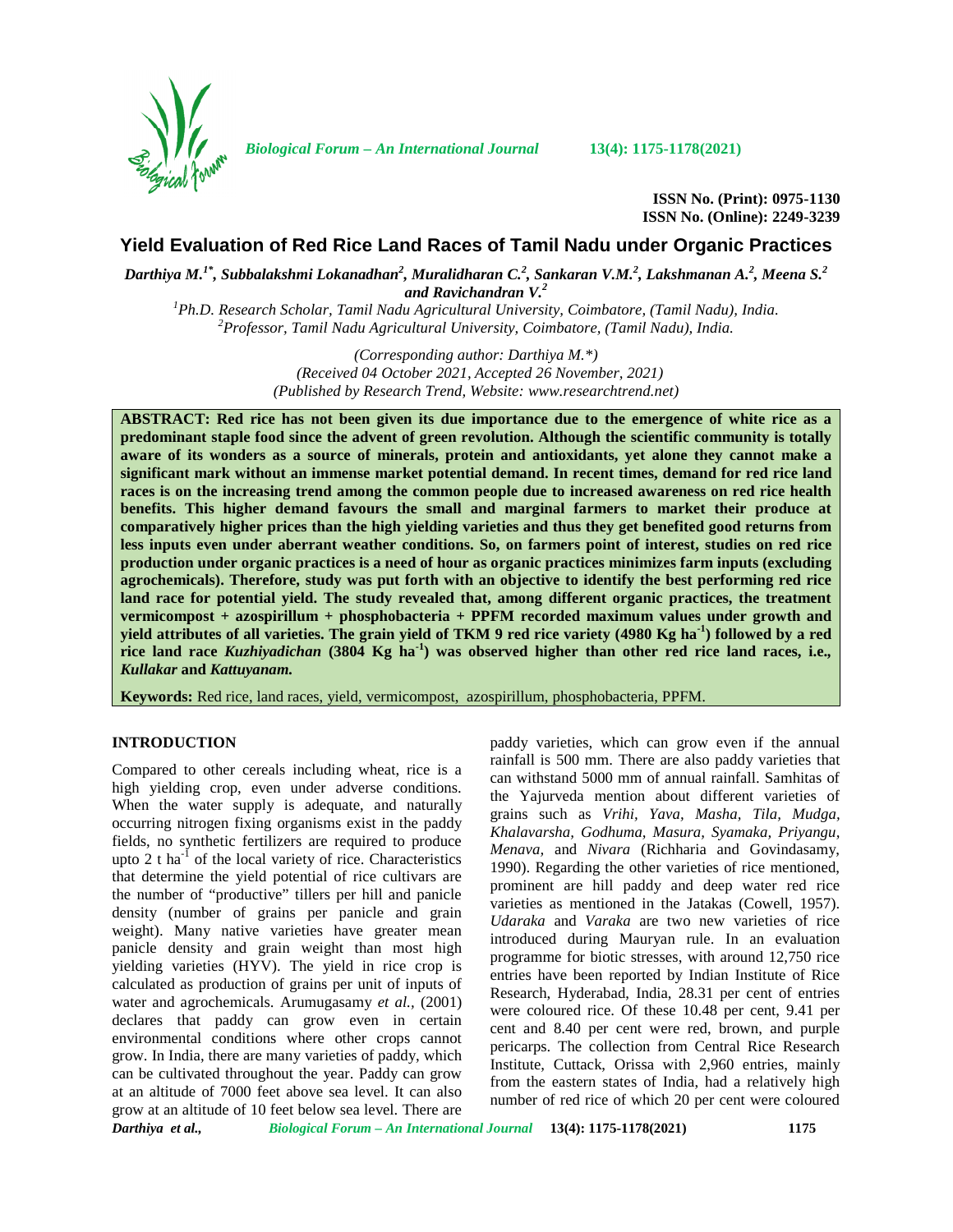rice. This coloured rice is rich in minerals like iron, zinc and polyphenol content with antioxidant properties. So, these landraces are gaining interest for research studies. In Tamil Nadu, a greater number of red rice land races continues to exist in Ramnad district and they are found to be drought resistant.

Rice with a red bran layer is called red rice. Red rice was found to be a rich mineral source. The bran layer contains polyphenols and anthocyanin, and possesses antioxidant properties. The inner portion of red and white rice is white alike. The zinc and iron content of red rice is two-three times higher than that of white rice (Deb, 2000). The change in food habits from traditional foods to junk foods has increased the risk of lifestylerelated health issues and diseases – such as diabetes, cancer and heart problems. Red rice meets most of the requirements of a good and healthy food. This cereal is the only one that is eaten consumed as a whole grain, and is more easily digestible. In addition of being nutritive and having medicinal value, red rice possess many other special features. It is common experience that red- and black-husked rice are comparatively more resistant to storage insect pests than brown-husked rices (Sathya *et al.,* 2007).

## **MATERIALS AND METHODS**

The research trial was carried out in Rice Research Station, Tirur, Tamil Nadu, during samba seasons of 2020-2021 to find the performance of traditional red rice varieties in comparison with TKM 9 (red rice variety released by RRS, Tirur). Its geographical coordinates are 13˚7'N latitude and 79˚58'E longitude. The altitude of the research station is 39.47m MSL. Its soil type is sandy clay, and non-calcareous light brown. Field experiments were laid out in strip plot design with three replications. The treatments comprised of four levels of factor A and five levels of factor B. Different varieties of factor A are Kullakar (V<sub>1</sub>), *Kuzhiyadichan*  $(V_2)$ , *Kattuyanam*  $(V_3)$  TKM9  $(V_4)$  and different organic sources of factor B are Control  $(N_1)$ , Greenleaf manure  $(GLM)$  + Azospirillum + Phosphobacteria  $(N_2)$ , Pressmud + Azospirillum + Phosphobacteria  $(N_3)$ , Farmyard manure + Azospirillum + Phosphobacteria + Pink Pigmented Facultative Methylotrops (PPFM)  $(N_4)$ , Vermicompost + Azospirillum + Phosphobacteria + Pink Pigmented Facultative Methylotrops(PPFM)  $(N_5)$ . The performance of traditional red rice varieties with varied duration under scheduled organic manure treatment *viz., Kullakar* (V<sub>1</sub>)*, Kuzhiyadichan* (V<sub>2</sub>) and *Kattuyanam* ( $V_3$ ) were tested with TKM 9 ( $V_4$ ) red rice check variety. The observations on growth and yield attributes and yield were recorded periodically. The grain yield was recorded from the net plot area and expressed in  $kg$  ha<sup>-1</sup> at 14 per cent moisture level. The straw yield of rice was recorded from the net plot area after enough sun drying and expressed in kg ha<sup>-1</sup>. The tille leaf area was worked out by measuring of leaf length

and breadth using constant of 0.75 for the estimation. The total area of the leaf to the ground area was expressed as an index of the area of the leaf.

$$
LAI = \frac{L \times B \times K \times \text{Total number of green leaves/hill}}{\text{Spacing (cm}^2)}
$$

Where,

L - Length of the third leaf from top (cm),

B - Breadth of the third leaf from top (cm), and

K - Constant (0.75).

The data on various characters studied during the investigation were statistically analysed as suggested by Gomez and Gomez (1984) and wherever the treatment differences were found significant (F test), critical differences were worked out at five per cent probability level and the values are furnished.

### **RESULTS AND DISCUSSION**

The observations on growth attributes *viz.,* plant height, tillers, LAI and yield attributes *viz.,* productive tillers, grain and straw yield were recorded periodically. The duration of the crop under north eastern agroclimatic zone of Tamil Nadu was found to be *Kullakar -* 100 days*, Kuzhiyadichan* -115 days, TKM 9 - 105 days and *Kattuyanam* - 150 days (Subbalakshmi *et al.,* 2020). It has observed from the study that among different organic practices, the treatment vermicompost + azospirillum + phosphobacteria + PPFM recorded maximum values under growth and yield attributes of all varieties *viz., Kullakar, Kuzhiyadichan, Kattuyanam* and TKM 9. This increase in growth and yield components of different red rice varieties under the application of vermicompost and biofertilizers is mainly because of microbial stimulation effect and N supplied through gradual mineralization in a steady manner throughout the crop growth period (Roy and Singh,2006).

*Growth attributes: Kattuyanam* (V3) followed by *kuzhiyadichan* (V2) recorded comparatively higher values under the best organic manure treatment *i.e.,* vermicompost + azospirillum + phosphobacteria + PPFM (N5) with regard to plant height and leaf area index. *Kattuyanam* (V3) registered 167 cm of plant height at harvest stage and leaf area index of 5.0 at flowering stage (Table 1 & 2). *Kuzhiyadichan* (V2) was observed to be the second maximum values *viz.,* 128 cm, 15, 4.6 under plant height at harvest stage, number of tillers per hill at active tillering stage and leaf area index at flowering respectively. Considering the varieties' tillering habit, TKM 9 found to be high tillering variety with the values of 20 tillers per hill (Table 1) which is followed by the red rice land race *kuzhiyadichan* (15).

*Yield attributes and Yield:* Productive tillers plays a key role in grain yield. TKM 9 (V4) records maximum tillers number per hill (21) which is followed by the land race variety *Kuzhiyadichan* (V2) (12) under the best organic manure treatment *i.e.,* vermicompost +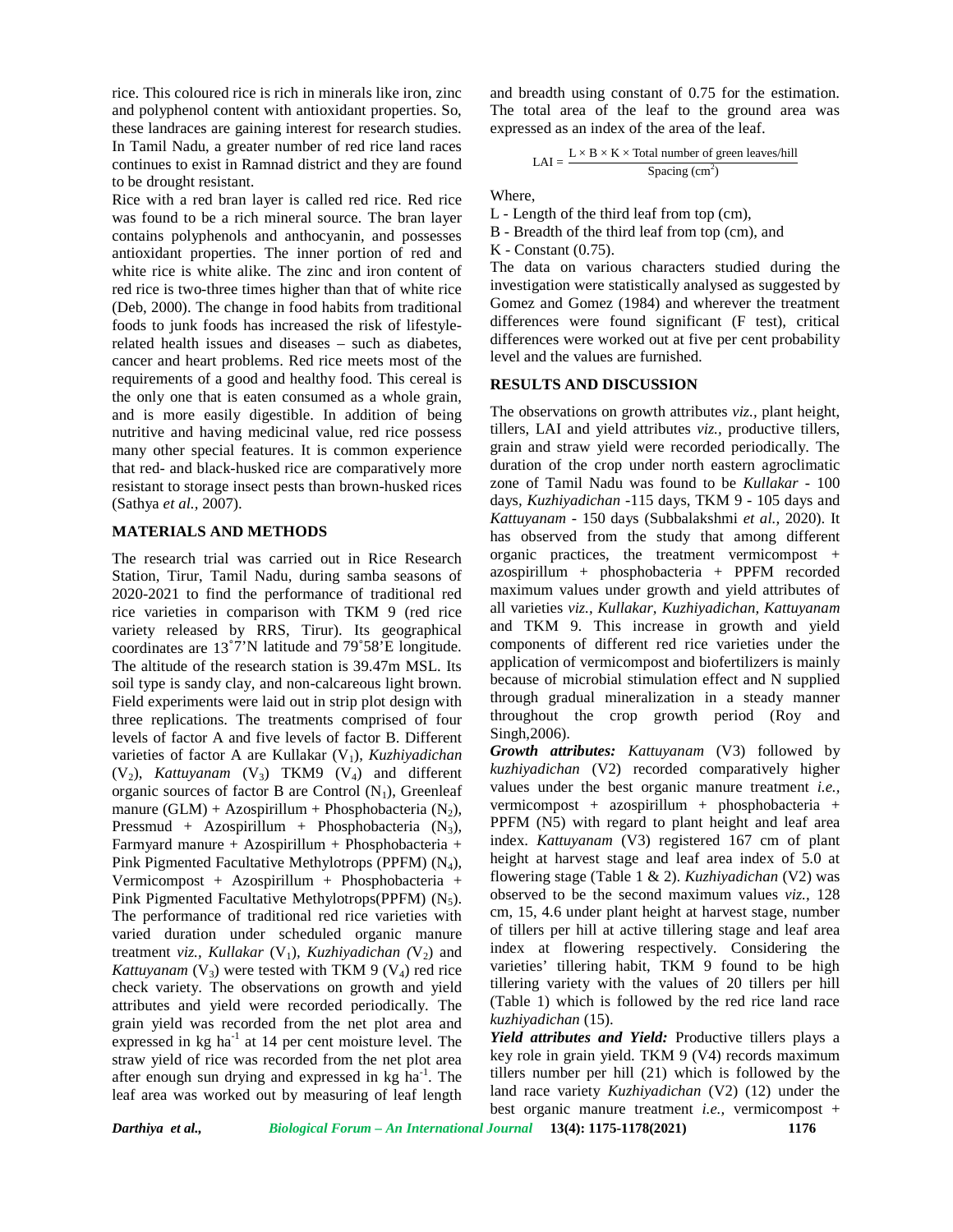PPFM (N5) (Table 2). The harvest was done at the physiological maturity stage of every individual variety. TKM 9 red rice variety recorded the maximum grain yield of 4980 Kg ha<sup>-1</sup> (Fig. 1) under the organic manure treatment N5 followed by *kuzhiyadichan* which has recorded  $3804 \text{ Kg}$  ha<sup>-1</sup> and the minimum value was

recorded in *kattuyanam* of 2275 Kg ha<sup>-1</sup>. The straw yield was found to be higher in TKM 9 (9961 Kg ha<sup>-1</sup>), followed by *kuzhiyadichan* (8826 Kg ha<sup>-1</sup>) and minimum straw yield was observed in the *Kullakar* variety (6814 Kg ha<sup>-1</sup>) (Fig. 1).

**Table 1: Influence of different organic manures on Growth attributes (plant height & tillering) of red rice varieties.**

|                   |                                              |                |           | Plant height @ harvest stage (cm) |             | , , , , , , , , , , , , |              |                |       |         |        |         |      |
|-------------------|----------------------------------------------|----------------|-----------|-----------------------------------|-------------|-------------------------|--------------|----------------|-------|---------|--------|---------|------|
|                   | No. of Tillers/hill @ Active tillering stage |                |           |                                   |             |                         |              |                |       |         |        |         |      |
| <b>Treatments</b> | $\mathbf{N}_1$                               | N <sub>2</sub> | N3        | $N_4$                             | $N_{\rm s}$ | Mean                    |              | $\mathbf{N}_1$ | $N_2$ | $N_{3}$ | $N_4$  | $N_{5}$ | Mean |
|                   | 90                                           | 97             | 106       | 101                               | 113         | 101                     |              | ი              | 12    | 15      | 12     | 19      | 13   |
|                   | 115                                          | .20            | 135       | 127                               | 144         | 128                     |              |                | 14    |         | 16     | 19      | 15   |
|                   | 151                                          | 60             | 175       | 169                               | 182         | 167                     |              |                | 8     | 10      |        |         | Q    |
|                   | 60                                           | 67             | 78        | 71                                | 85          | 72                      |              | 12             | 19    | 22      | 21     | 26      | 20   |
| Mean              | 104                                          | 111            | 124       | 117                               | 131         |                         | Mean         | 8              | 13    | 16      | 15     | 19      |      |
|                   | A                                            | B              | A at B    | B at A                            |             |                         |              | A              | B     | A at B  | B at A |         |      |
| SEd               | 4                                            | ⌒              |           |                                   |             |                         | <b>SEd</b>   | 0.45           | 0.46  | 0.24    | 0.26   |         |      |
| $CD$ (p=0.05)     | 10                                           |                | <b>NS</b> | <b>NS</b>                         |             |                         | $CD(p=0.05)$ | 1.11           | 1.07  | 0.57    | 0.55   |         |      |

**Table 2. Influence of different organic manures on Leaf area index (LAI) and Productive tillers of red rice varieties.**

|                   | No. of Productive tillers per hill @ flowering |                |                |           |         |      |                   |       |                |         |                |       |      |
|-------------------|------------------------------------------------|----------------|----------------|-----------|---------|------|-------------------|-------|----------------|---------|----------------|-------|------|
| <b>Treatments</b> | $N_{1}$                                        | $\mathbf{N}_2$ | $\mathbf{N}_3$ | $\rm N_4$ | $N_{s}$ | Mean | <b>Treatments</b> | $N_1$ | $\mathbf{N}_2$ | $N_{3}$ | $\mathbf{N}_4$ | $N_5$ | Mean |
|                   | 3.5                                            | 4.0            | 4.1            | 4.1       | 4.3     | 4.0  |                   | 6     | 10             | 12      | 11             | 14    | 11   |
| $\mathbf{V}_2$    | 3.9                                            | 4.6            | 4.8            | 4.8       | 5.0     | 4.6  |                   | −     | 11             | 13      | 12             | 15    | 12   |
| $\mathbf{V}_3$    | 4.0                                            | 5.1            | 5.4            | 5.2       | 5.5     | 5.0  |                   |       |                |         |                | 10    | 8    |
| V4                | 3.8                                            | 4.1            | 4.4            | 4.3       | 4.6     | 4.2  |                   | 13    |                | 24      | 20             | 29    | 21   |
| Mean              | 3.78                                           | 4.45           | 4.68           | 4.58      |         |      | Mean              | 8     |                | ، 4     | 13             | 17    |      |
|                   | A                                              |                | A at B         | B at A    |         |      |                   | A     | B              | A at B  | B at A         |       |      |
| <b>SEd</b>        | 0.18                                           | 0.14           | 0.07           | 0.07      |         |      | <b>SEd</b>        | 0.39  | 0.38           | 0.18    | 0.2            |       |      |
| $CD(p=0.05)$      | 0.44                                           | 0.32           | NS             | <b>NS</b> |         |      | $CD$ (p=0.05)     | 0.96  | 0.88           | 0.44    | 0.42           |       |      |



**Fig. 1.** Influence of vermicompost + azospirillum + phosphobacteria + PPFM over grain and straw yield of different red rice land races.

*Darthiya et al., Biological Forum – An International Journal* **13(4): 1175-1178(2021) 1177**